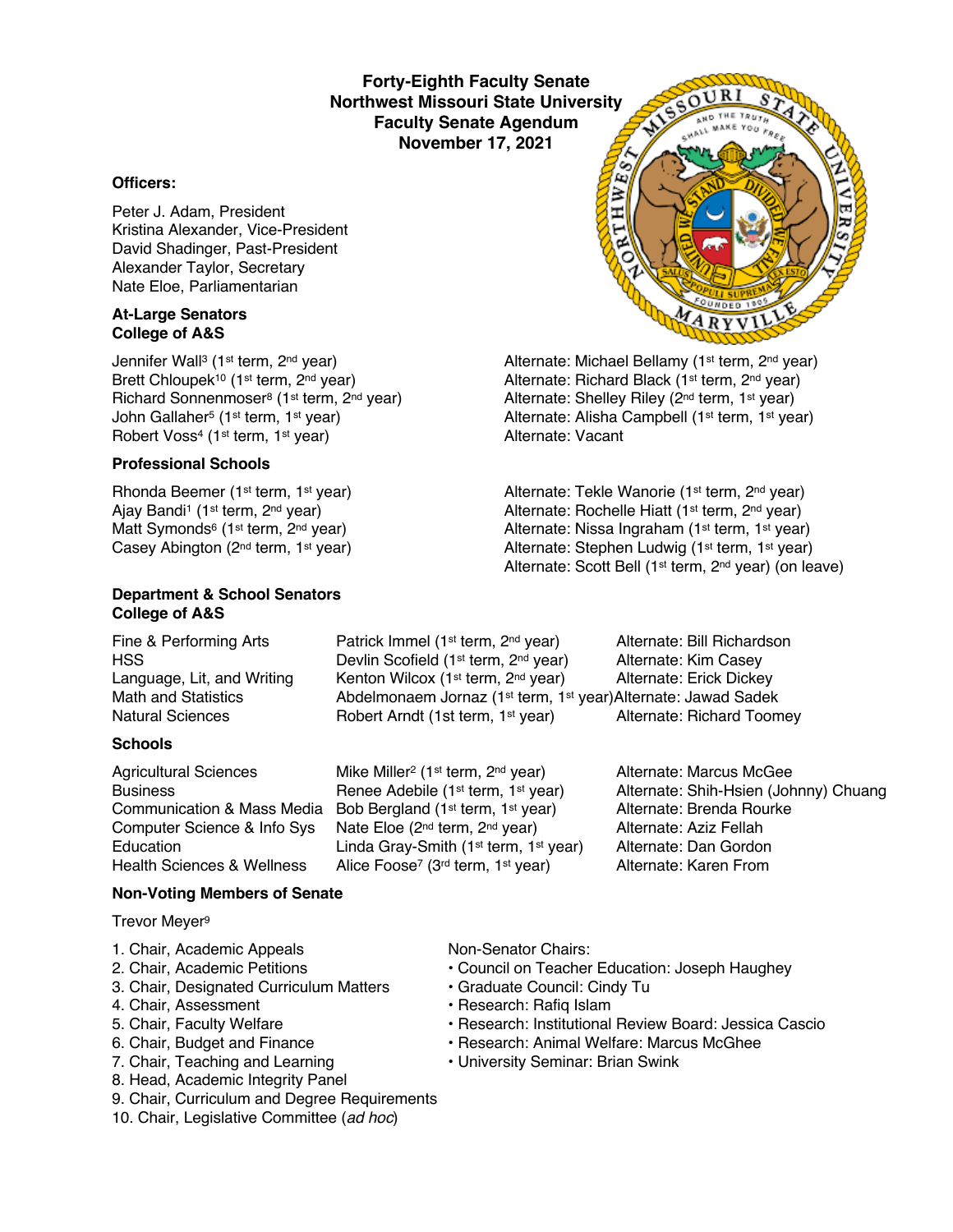# **1. Call to Order**

## **2. Approval of the Agendum**

## **3. Approval of the Minutes of the previous meeting**

• Minutes from Faculty Senate meeting, 11/03/2021

### **4. Reports**

• **Provost's Report**

### • **President's Report**

- Covid-19 mitigation changes
- Curriculum Flow (Reading 1)
- Academic Calendars for 2022-23 (Reading 2) and 2023-24 (Reading 3) (from Provost's Council meeting, 11/9/21)
- Academic Goals (Reading 4) (from Provost's Council meeting, 11/9/21)
- Cyber Security (Reading 5) (presented at Provost's Council meeting by Brennan Lehman, 11/9/21)
- Provost's charge to Chairs and Directors regarding Faculty absences, leave, office hours, work week, and class scheduling
- Survey of Senate Committees dissemination of agenda, minutes, and documents; quorum issues
- **Academic Petitions** (Michael Miller)
- **Academic Appeals** (Ajay Bandi)
- **Curriculum and Degree Requirements** (Trevor Meyer)
- **Designated Curricular Matters** (Jennifer Wall)
	- Results of DCM discussion on Multidisciplinary Core courses
- **Assessment** (Robert Voss)
- **Faculty Welfare** (John Gallaher)
	- Update on Evaluation Task Force:

Charges:

- 1.Look at the annual evaluation forms/ documents and procedures to make them more user-friendly and easy to navigate;
- 2.Look at the content of the forms/ documents/ procedures to see if they capture best what we're needing/wanting to evaluate;
- 2a.Two areas where faculty are evaluated generally that aren't on the documents are in regards to those who have reassigned time and in regards to faculty professionalism;
- 3.Create a "guidance document" to help unit leaders and faculty think about how what they do and how they are evaluating aligns with Chapter Two.
- **Budget and Finance** (Matt Symonds)
- **Teaching and Learning** (Alice Foose)
	- Canvas exam security faculty survey
- **Legislative Committee** (Brett Chloupek)
- **COTE**, **Graduate Council**, **Research**, **IRB**, **Animal Welfare**, **University Seminar**

### **5. Old Business**

I. Provost's response to Medical Insurance question